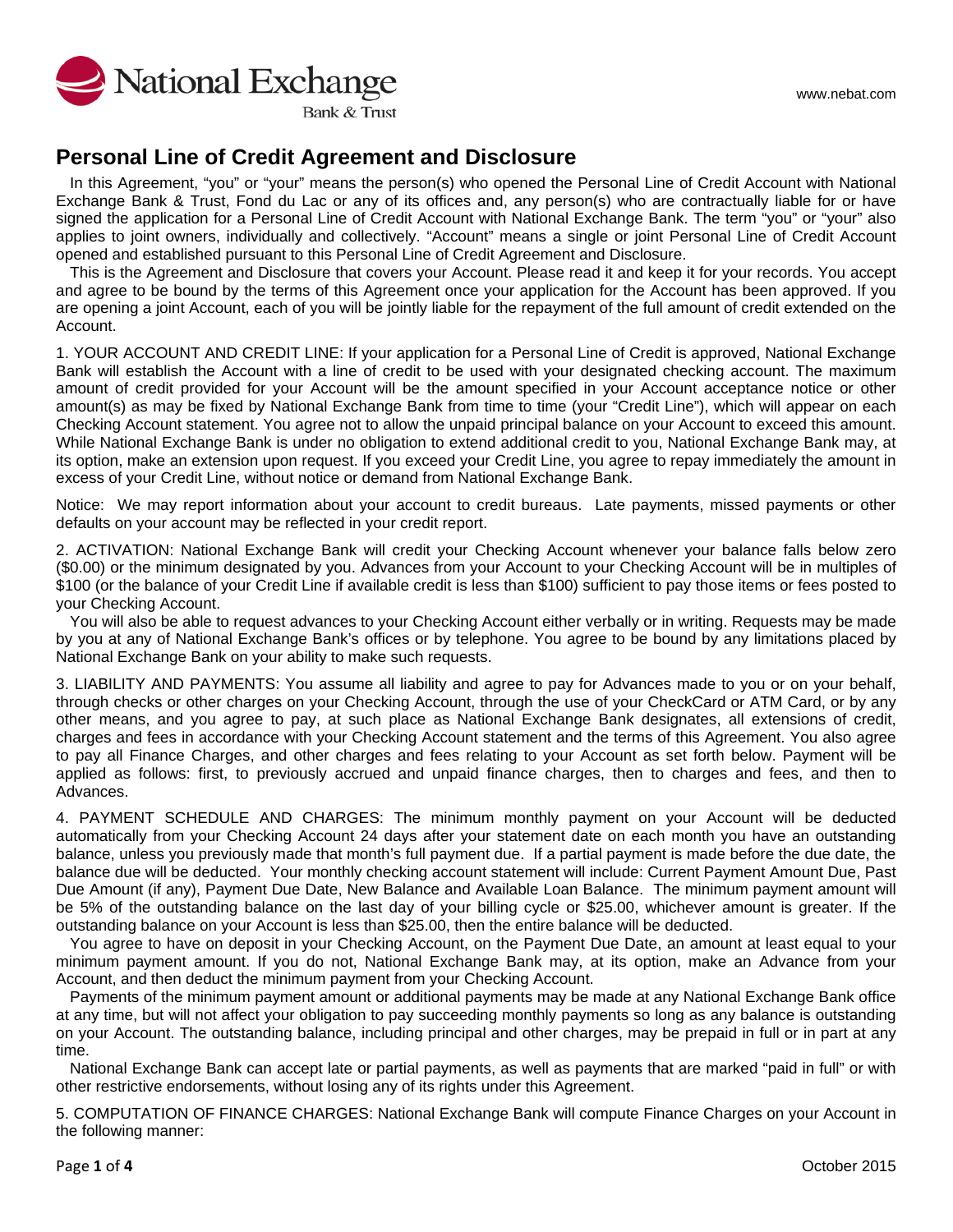A. Finance Charges begin to accrue on the date each Advance is made, until paid in full.

B. Finance Charges are calculated by adding the daily interest charges which result from multiplying the outstanding balance each day of the statement period, by the daily periodic rate. The daily periodic rate is .0004082% and The Annual Percentage Rate is 14.90%.

C. To calculate daily balances, the beginning balance of your Account each day is added to any new advances, and all payments or credits are subtracted. The daily balance each day of the statement period (excluding the last statement date but including the current statement date) is multiplied by the appropriate daily periodic rate(s). All of the daily finance charges are added to obtain your total finance charge.

6. ENTIRE BALANCE DUE: All obligations on your Account will become due immediately, or after notice and the opportunity to cure if required by Wis. Stats. §425.105, at the option of National Exchange Bank in the event of (a) any action or event which would materially impair your ability to pay amounts due under this Agreement, including, without limitation, your death, the death of your spouse or surety to this agreement, changes in marital status or domicile, or your insolvency or being subject to bankruptcy or insolvency proceedings, (b) your failure to pay at least the minimum payment amount when due on two occasions within any twelve month period, or (c) failure to observe or perform any other covenant or duty contained in this Agreement.

7. FINANCIAL STATEMENT: Customer shall furnish to Lender financial statements and such other financial information respecting Customer at such times and in such form as Lender may request from time to time.

8. SECURITY: Unless a lien would be prohibited by law or would render a nontaxable account taxable, you hereby grant to National Exchange Bank a security interest and lien in all deposit accounts you may have with National Exchange Bank from time to time and in collateral securing other loans you may have with National Exchange Bank to the extent permitted by law to secure payment of the Agreement. National Exchange Bank may, at any time after the occurrence of any event of default, notice and opportunity to cure, if required by Wis. Stats. §425.105, set off any amount unpaid under this Agreement against any deposit or other credit balances you may have with National Exchange Bank. You agree to maintain in good condition and repair any collateral for the loans made hereunder, not permit its value to be impaired and keep it free from all liens and security interests prior in right to those of National Exchange Bank.

9. AMENDMENT: National Exchange Bank reserves the right to amend the terms of this agreement including, but not limited to, each of the provisions in Paragraph 4 above. Such amendments will be as National Exchange Bank may from time to time determine and as will be permitted by law upon 45 days prior written notice unless such amendment requires 90 days prior written notice under Wis. Stats. §422.415. Any amendments to the finance charges or minimum payment amount will be applicable to all outstanding balances as well as future balances unless you close your account before the effective date thereof.

10. ERRORS: National Exchange Bank will provide you with a periodic statement showing all transactions for the previous billing period. Unless you notify National Exchange Bank of any alleged errors in accordance with the billing error resolution provided below, National Exchange Bank will consider the statement correct for all purposes.

11. ASSIGNMENT OF ACCOUNT: You understand this Account may be sold or assigned by National Exchange Bank to another creditor without your consent. You will be notified if an assignment of your Account is made.

12. TERMINATION OF ACCOUNT--REDUCTION OF CREDIT: National Exchange Bank may terminate or reduce the Credit Line on your Account at any time upon sending written notice to the last address shown on our records and your rights under this agreement will also be terminated or modified accordingly. In the event your Account is terminated or your Credit Line reduced for reasons other than those listed in Paragraph 6, you agree to continue to make each required payment until all obligations due to National Exchange Bank are paid in full

This agreement may be terminated by National Exchange Bank without notice and National Exchange Bank may demand immediate payment of the full loan balance, if borrower's spouse terminates the loan account under Section §766.565 (5), Wis. Statute.

13. CHECKING: You agree that if your Checking Account to which your Account is related is closed or blocked for usage, your Account will also be closed.

14. CANCELLATION: You may cancel this Agreement at any time by written notice addressed to National Exchange Bank. If you have a joint Account, anyone authorized to use your Account may sign the written notice. Such cancellation may be effective immediately after National Exchange Bank has received such notice or upon receipt of notice under Wis. Stats. §766.565. If your Account is canceled, you are still required to pay everything you owe National Exchange Bank, including any amounts that have not yet been billed to you in accordance with the terms of this Agreement unless otherwise limited by Wis. Stats. §422.4155.

15. NOTICES/ADDRESSES: If you move, a written notice of address change must be provided to National Exchange Bank so that the records can be changed. You agree that all notices regarding your Account may be sent to any joint owner whose name and address appears on National Exchange Bank's billing records.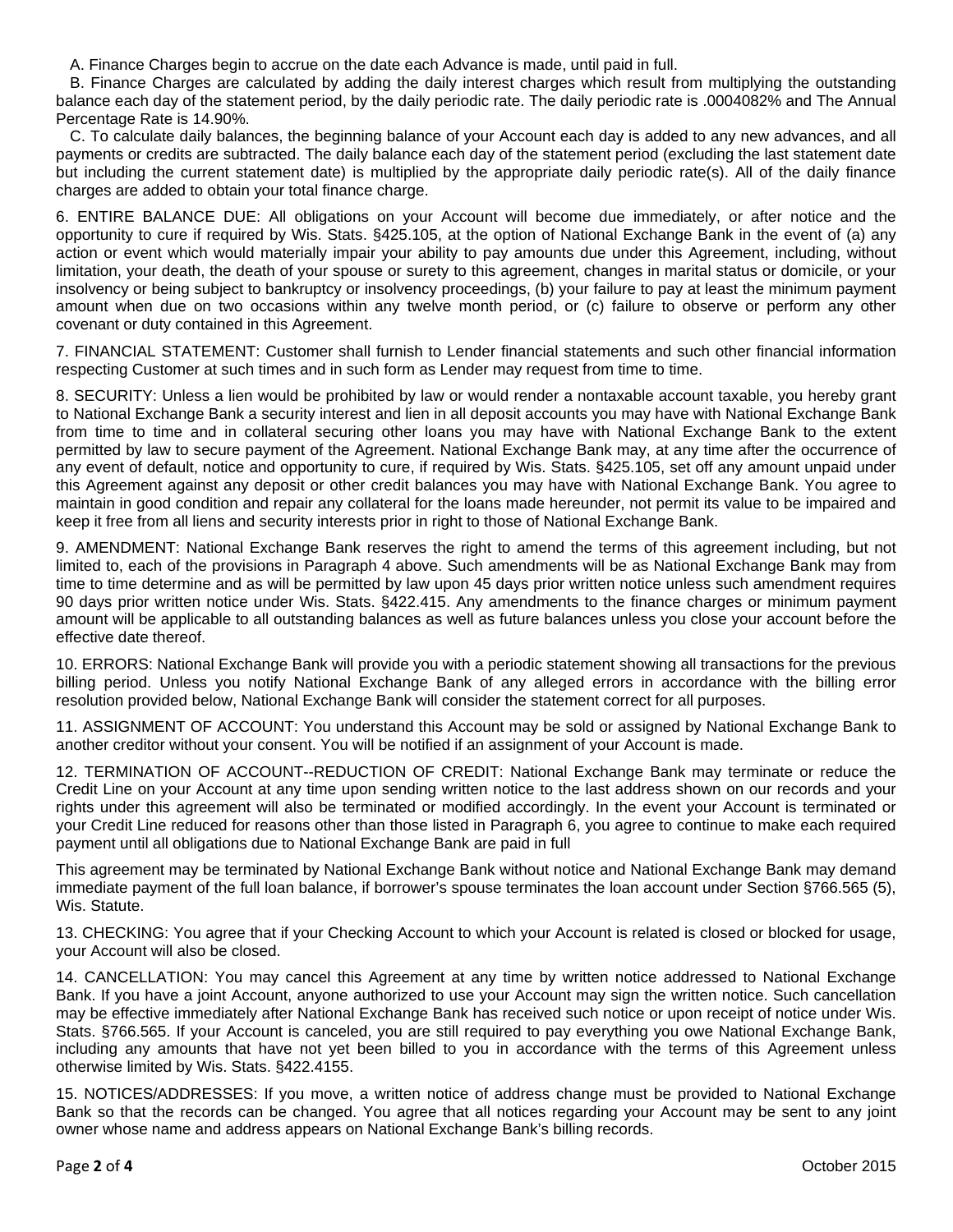16. OTHER AGREEMENTS: This Agreement is in addition to any other agreement, terms or conditions relating to your Checking Account or any other service or product you may have with National Exchange Bank. All such other agreements, terms and conditions will continue to be effective.

17. INTERPRETATION: This Agreement will be governed, except to the extent governed by Federal law, by the laws of the State of Wisconsin. Each provision will be interpreted in such a manner as to be effective and valid, but if any part of this Agreement shall be declared invalid, such decision will not invalidate the remaining provisions.

# **Your Billing Rights: Keep This Document for Future Use**

This notice tells you about your rights and our responsibilities under the Fair Credit Billing Act.

### **What to do if you find a mistake on your statement:**

If you think there is an error on your statement, write to us at:

National Exchange Bank & Trust 130 S. Main St. P.O. Box 988 Fond du Lac, WI 54936-0988

In your letter, give us the following information:

- *Account Information:* Your name and account number.
- *Dollar Amount:* The dollar amount of the suspected error.
- *Description of problem:* If you think there is an error on your bill, describe what you believe is wrong and why you believe it is a mistake.

You must contact us:

- Within 60 days after the error appeared on your statement.
- At least 3 business days before an automated payment is scheduled, if you want to stop payment on the amount you think is wrong.

You must notify us of any potential errors *in writing*. You may call us, but if you do we are not required to investigate any potential errors and you may have to pay the amount in question.

#### **What will happen after we receive your letter:**

When we receive your letter, we must do two things:

- 1. Within 30 days of receiving your letter, we must tell you that we received your letter. We will also tell you if we have already corrected the error.
- 2. Within 90 days of receiving your letter, we must either correct the error or explain to you why we believe the bill is correct.

While we investigate whether or not there has been an error:

- We cannot try to collect any amount in question, or report you as delinguent on that amount.
- The charge in question may remain on your statement, and we may continue to charge you interest on that amount.
- While you do not have to pay the amount in question, you are responsible for the remainder of your balance.
- We can apply any unpaid amount against your credit limit.
- After we finish our investigation, one of two things will happen: *If we made a mistake:* You will not have to pay the amount in question or any interest or other fees related to that amount.
- *If we do not believe there was a mistake:* You will have to pay the amount in question, along with applicable interest and fees. We will send you a statement of the amount you owe and the date payment is due. We may then report you as delinquent if you do not pay the amount we think you owe.

If you receive our explanation but still believe your bill is wrong, you must write to us within *10 days* telling us that you still refuse to pay. If you do so, we cannot report you as delinquent without also reporting that you are questioning your bill. We must tell you the name of anyone to whom we reported you as delinquent, and we must let those organizations know when the matter has been settled between us.

If we do not follow all of the rules above, you do not have to pay the first \$50 of the amount you question even if your bill is correct.